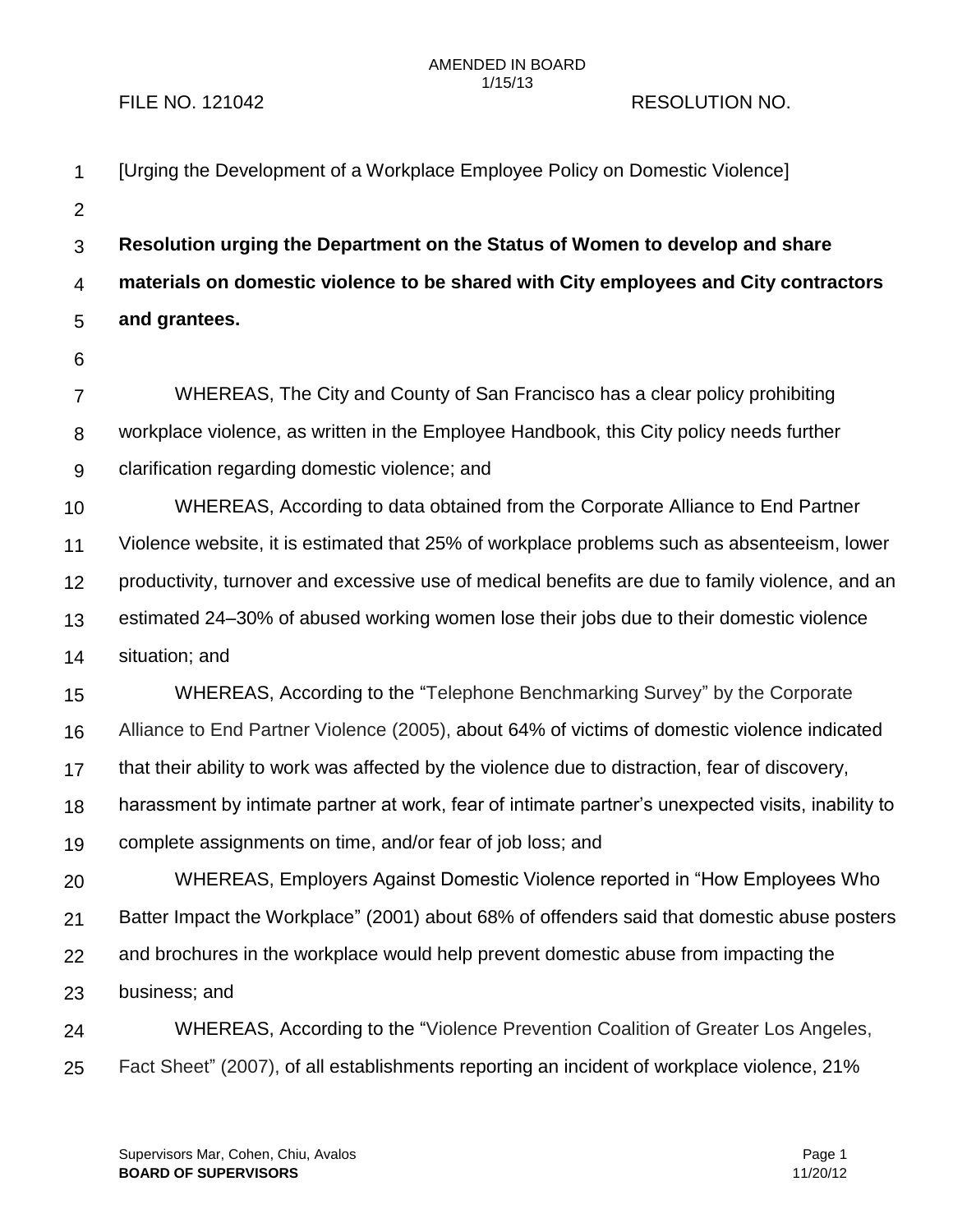1 2 reported that the incident affected the fear level of their employees and 21% indicated that the incident affected their employees' morale; and

3 4 5 6 WHEREAS, According to a 2006 Bureau of Labor Statistics survey, of the 30% of workplaces in the U.S. that have some sort of formal workplace violence policy, only 44% have a policy to address domestic violence in the workplace, and only 4% of all establishments train employees on domestic violence and its impact on the workplace; and

7 8 9 10 11 12 13 WHEREAS, Employers Against Domestic Violence reported in "How Employees Who Batter Impact the Workplace" (2001) that over 75% of offenders used workplace resources at least once to express anger, check up on, pressure, or threaten the victim, and 74% of offenders had easy access to their intimate partner's workplace, with 21% of offenders reporting that they contacted the victim at the workplace in violation of a no contact order; and WHEREAS, According to a 2009 Department of Justice study, about one in eight employed stalking victims lost time from work because of fear for their safety or because they

14 needed to get a restraining order or testify in court, and more than half of these victims lost

15 five or more days from work; and

16 17 18 19 20 WHEREAS, According to the Centers for Disease Control and Prevention, the total cost of domestic violence in 2003 was over \$5.8 billion, of which \$4.1 billion was direct medical and mental health care services, and the annual cost of lost productivity due to domestic violence is estimated as \$728 million, with close to 8 million paid workdays lost per year nationally; and

21 22 23 24 WHEREAS, Given these startling statistics about the negative impacts of domestic violence in the workplace, we strive to create a culture of responsiveness by making it safe to talk about domestic violence, by educating all employees about the issue, and by making resources widely available; now therefore be it

25